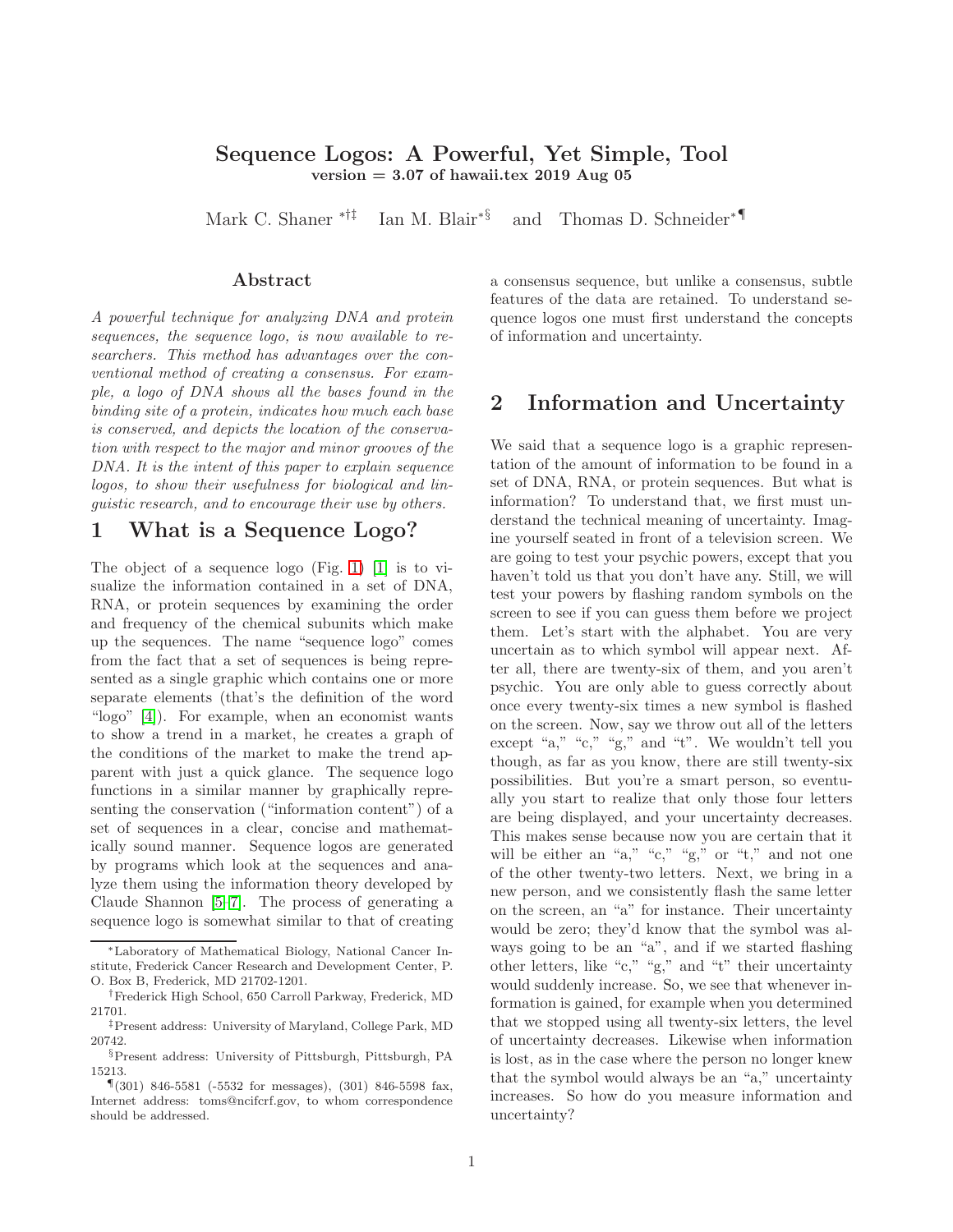

<span id="page-1-0"></span>Figure 1: Some aligned sequences and their sequence logo.

At the top of the figure are listed the 12 DNA sequences from the  $P_L$  and  $P_R$  control regions in bacteriophage lambda. These are bound by both the cI and cro proteins [\[2\]](#page-7-3). Each even numbered sequence is the complement of the preceding odd numbered sequence. The sequence logo, described in detail in the text, is at the bottom of the figure. The cosine wave is positioned to indicate that a minor groove faces the center of each symmetrical protein. Data which support this assignment are given in reference [\[3\]](#page-7-4).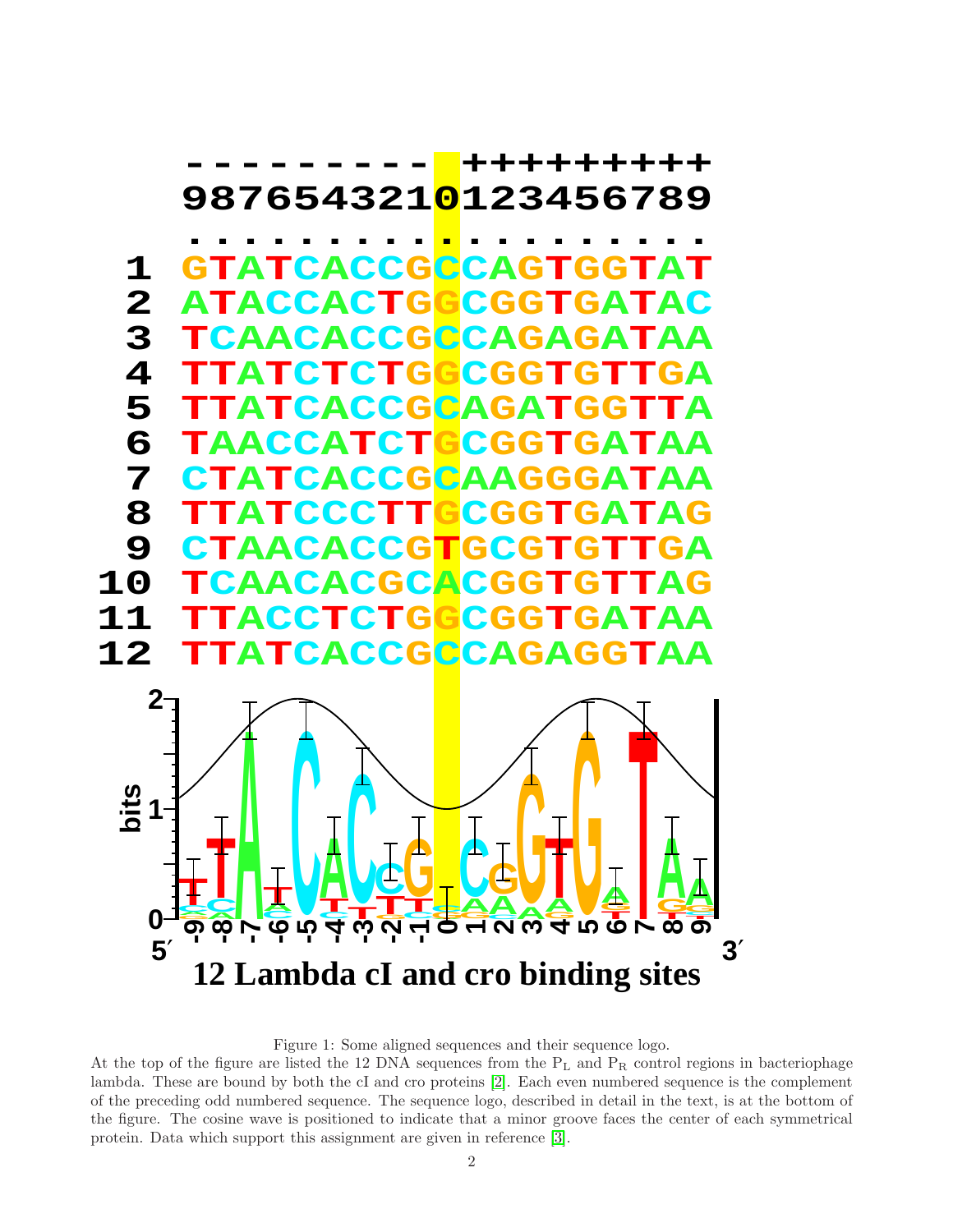### 3 The Magnificent Bit

The most common unit for measuring information and uncertainty is called the bit. A bit is the amount of information necessary to choose between two equally probable choices. To demonstrate this, let's play a game of twenty questions. Say that I put 1,048,576 identical boxes in a straight line and put a blue ball into one of them at random. I'll let you have twenty yes-or-no questions to find the ball, and if you do, I'll give you the ball (it's a special ball). Are you going to play? Of course you are, it's a really special ball. All of the boxes look identical, so what are you going to do? You can hope you get lucky, and guess randomly at twenty boxes, but then you'd only win that really special ball about once every 52,429 times you play. However, there is a better way! And best of all, you'll always win! Can you guess the best method? Well, here it is: the best questions to ask are the ones which eliminate the largest possible set of choices no mat-TER WHAT THE ANSWER IS. In other words, whether I say "yes" or "no", you can eliminate the same number of choices. That number is one-half of the total number of choices. Therefore, your first question would be "Is the ball in the first half of the line of boxes?" My answer would be "Yes," and now you only have 524,288 boxes left to chose from, and you still have 19 questions. Although this seems like a lot of boxes to choose from, notice that 1,048,576 (the number you started with) is equal to  $2^{20}$ . So if you keep dividing the set of boxes in half, your twentieth question will determine which of the two remaining boxes contains that really special blue ball. The answer to "Where is the blue ball?" is given by 20 bits of information.

This method of searching is by no means a new concept (computer programmers call it a binary search and have been using it for quite a long time), and it has been used in biology before, but only recently has someone used it for studying binding sites  $[8-13]$  $[8-13]$ . It takes two bits of information to determine which of four equiprobable DNA bases occurs at a certain location. The first 1 bit decision divides the set in half, leaving only 2 choices. The second 1 bit decision determines which base is at the current location.

## 4 The Nitty Gritty Bit

Now that you have a basic understanding of information theory, we'll give you a simplified mathematical derivation of the formulas.<sup>[1](#page-2-0)</sup>

First, we've seen that to make a choice between two equiprobable symbols requires one bit of information, while four symbols require two bits. Going one step further, you should see that eight symbols require three bits to pick one of them. From this we see the relationship:

$$
2^b = M \tag{1}
$$

or

<span id="page-2-1"></span>
$$
b = \log_2 M \tag{2}
$$

where  $b$  is the number of bits required to determine which of  $M$  different symbols is the current one. This formula assumes that all of the symbols are equally likely, but what if they are not?

First, we rearrange equation [\(2\)](#page-2-1). Since  $(M^{-1})^{-1} =$  $M$ , we can substitute into  $(2)$  yielding the equation  $b = \log_2[(M^{-1})^{-1}]$ . By pulling out the exponent (according to the rule that  $\log_a b^n = n \log_a b$  and by using the rule that  $M^{-1} = \frac{1}{M}$  we obtain the equation:

$$
b = -\log_2\left(\frac{1}{M}\right). \tag{3}
$$

For  $M$  equally probable symbols,  $\frac{1}{M}$  is the probability of each symbol P, so:

<span id="page-2-2"></span>
$$
b = -\log_2(P). \tag{4}
$$

While information theory [\[5–](#page-7-1)[7\]](#page-7-2) is based on probabilities, sequence data can only be used to generate frequencies, so we have to use them instead, and we have to be a little bit careful since they differ. Probability is the chance that something (in this case a particular symbol) will occur at any specific location in an infinite set; but *frequency* is the number of times something occurs in a finite set divided by the number of elements in the set (our sequence). That is, probability is from an entire population, while frequency is from a sample of that population. So, the larger the sample one is working with, the closer the frequency will be to the probability, but the frequency will only be an approximation of the probability. Now, suppose that we have  $M$  different symbols (like a, b, c, etc.) and that each has a *different* probability  $P_i$  where i denotes which symbol is being referred to. From these, we create a sequence that is  $N$  symbols long (for example, the sequence aabcba has  $N = 6$  and  $M = 3$ . When there is a large sample size, the frequency of a symbol approximates its probability, so we substitute frequency for probability in equation [\(4\)](#page-2-2). Because of this substitution, it is important to use a correction for small sample sizes [\[8\]](#page-7-5), but we won't discuss that here. Finally, we define probability so that the sum

<span id="page-2-0"></span><sup>1</sup>This section is necessary for a thorough understanding of how sequence logos work, but is not necessary for understanding their function. However, if your mathematical background includes the calculus, we would recommend that you wade

through all of this.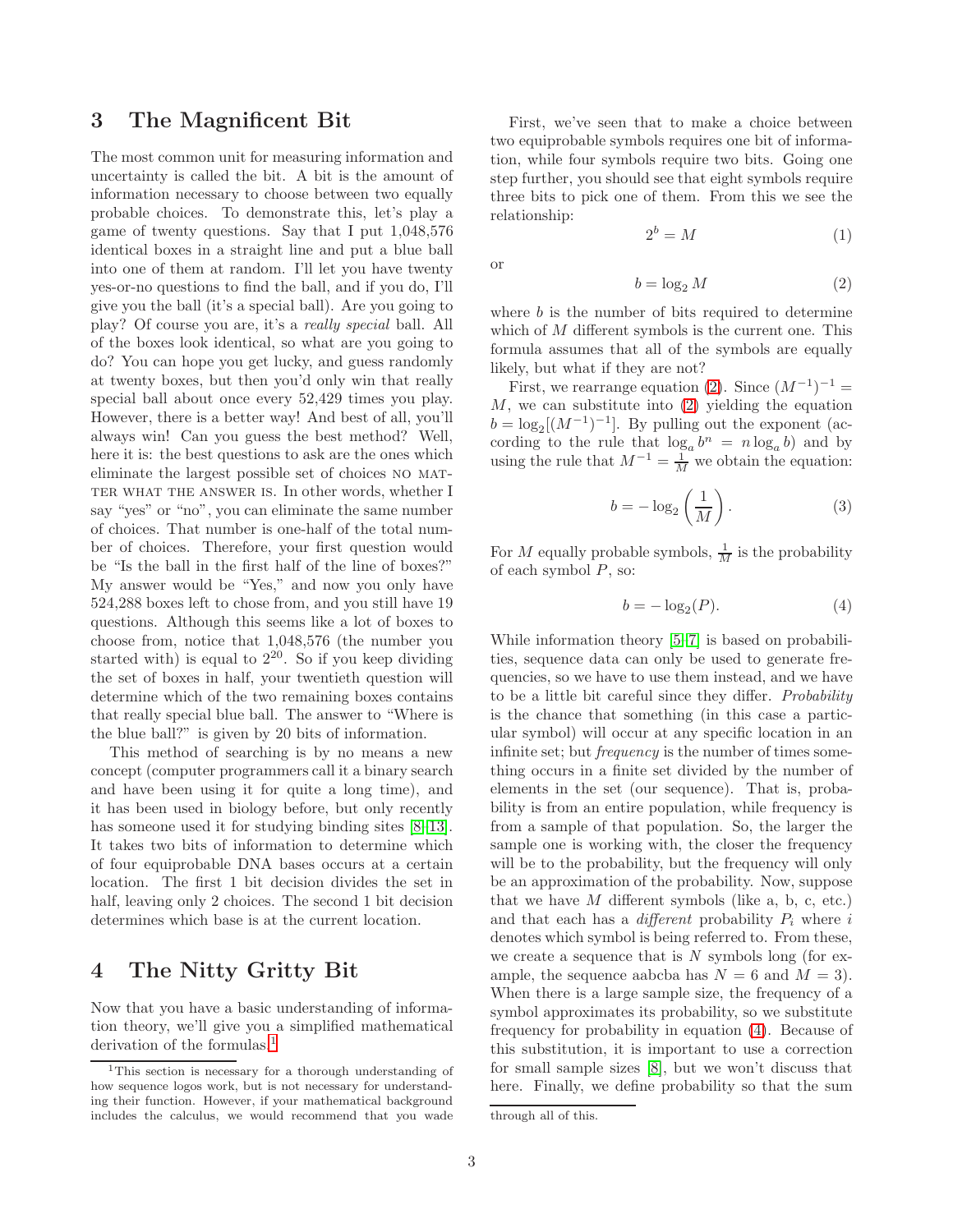of the probabilities is 1 (100%). In other words no symbols which are not part of the set will appear.

When each symbol appears, you are surprised to see it. If a relatively common symbol appears, you are not very surprised, and if a very rare symbol appears, then you are extremely surprised to see it. Tribus [\[14\]](#page-8-1) quantified this "surprisal" and defined it as:

<span id="page-3-0"></span>
$$
u_i = -\log_2(P_i). \tag{5}
$$

Thus, when the probability of a symbol is low, its surprisal is high and when the probability is high, then its surprisal is low. Notice the resemblance of equation  $(5)$  equation to  $(4)$ .

No matter what symbol you receive, your uncertainty before you receive it is the same because a symbol you don't have can't influence your uncertainty. So uncertainty is the average surprisal for all of the N symbols. Uncertainty, defined this way, has several properties which are desirable for information theory [\[5\]](#page-7-1). So if we sum the surprisals for each symbol received and divide by  $N$  (the total number of symbols), we obtain the average surprisal:

<span id="page-3-1"></span>
$$
\frac{u_1 + u_2 + u_3 + \dots + u_N}{N}.\tag{6}
$$

Using summation notation this can be expressed as:

<span id="page-3-2"></span>
$$
\frac{\sum_{i=1}^{M} N_i u_i}{N} \tag{7}
$$

where, once again,  $M$  is the number of symbol types, N is the total number of symbols in the sequence,  $N_i$ is the number of times the  $i^{th}$  symbol appears within the entire sequence, and  $u_i$  is the surprisal for that symbol. This summation is equivalent to expression [\(6\)](#page-3-1) because we have regrouped the surprisals. Instead of grouping them in the order in which they occur, we have grouped them by the symbol which they are related to. Consider the string xxyyzyyzzxxy. The first expression [\(6\)](#page-3-1) would represent this as:

$$
\frac{u_x + u_x + u_y + u_y + u_z + u_y + u_z + u_z + u_x + u_x + u_y}{12}
$$
\n(8)

where the second expression  $(7)$  would represent it as:

$$
\frac{4 \times u_x + 5 \times u_y + 3 \times u_z}{12}.
$$
 (9)

Now, by bringing the denominator inside the summation of [\(7\)](#page-3-2), we get:

$$
\sum_{i=1}^{M} \frac{N_i}{N} u_i.
$$
\n(10)

Since the frequency of the  $i^{th}$  symbol occurring  $(F_i)$  is found by dividing the number of times the particular symbol occurs  $(N_i)$  by the number of symbols  $(N)$ ,  $F_i$ can be substituted for  $\frac{N_i}{N}$  giving:

$$
\sum_{i=1}^{M} F_i u_i.
$$
\n(11)

Also since  $F_i$  gets closer to  $P_i$  as N gets larger, (mathematically that's  $P_i = \lim_{N \to \infty} F_i$ , and since the number of sequences one could be dealing with might be pretty high, (after all, life has existed for billions of years, and will continue, we hope, to flourish)  $P_i$  can be substituted for  $F_i$  giving:

$$
\sum_{i=1}^{M} P_i u_i.
$$
 (12)

Finally, by substituting for  $u_i$  from equation [\(5\)](#page-3-0), we obtain Shannon's famous general formula for uncertainty:

<span id="page-3-3"></span>
$$
H = -\sum_{i=1}^{M} P_i \log_2 P_i \quad \text{(bits per symbol)}.
$$
 (13)

## 5 Example

Suppose the symbols "a," "c," "g," and "t" are the four symbols a machine uses to generate a twelve letter sequence "gattttctcttt". So far, we know that  $N = 12$ ,  $M = 4, N_a = 1, N_c = 2, N_g = 1, \text{ and } N_t = 8.$  We find that the frequencies are  $F_a = \frac{1}{12}$ ,  $F_c = \frac{2}{12}$ ,  $F_g =$  $\frac{1}{12}$ , and  $F_t = \frac{8}{12}$ . Now, let's say that the frequencies are always the same no matter how many sequences the machine creates. In other words, if the set was infinite, then the frequency of each letter would equal its probability, and this makes  $P_i = F_i$ . So,  $u_a$  $-\log_2(0.08) = 3.58$  bits. Similarly,  $u_c = 2.58$ ,  $u_g =$ 3.58, and  $u_t = 0.58$  bits. Using equation [\(13\)](#page-3-3), and substituting in the values for  $P_a, P_c, P_g$ , and  $P_t$ , we obtain the following:

<span id="page-3-4"></span>
$$
H = -[
$$

$$
\frac{1}{12} \times \log_2(\frac{1}{12}) + \frac{2}{12} \times \log_2(\frac{2}{12})
$$

$$
+ \frac{1}{12} \times \log_2(\frac{1}{12}) + \frac{8}{12} \times \log_2(\frac{8}{12})]
$$
(14)

so  $H = 1.42$  bits. This follows with our earlier discussion, as we find that it requires an average of 1.42 bits to determine which symbol is located at any particular position in the sequence. (Note - For equiprobable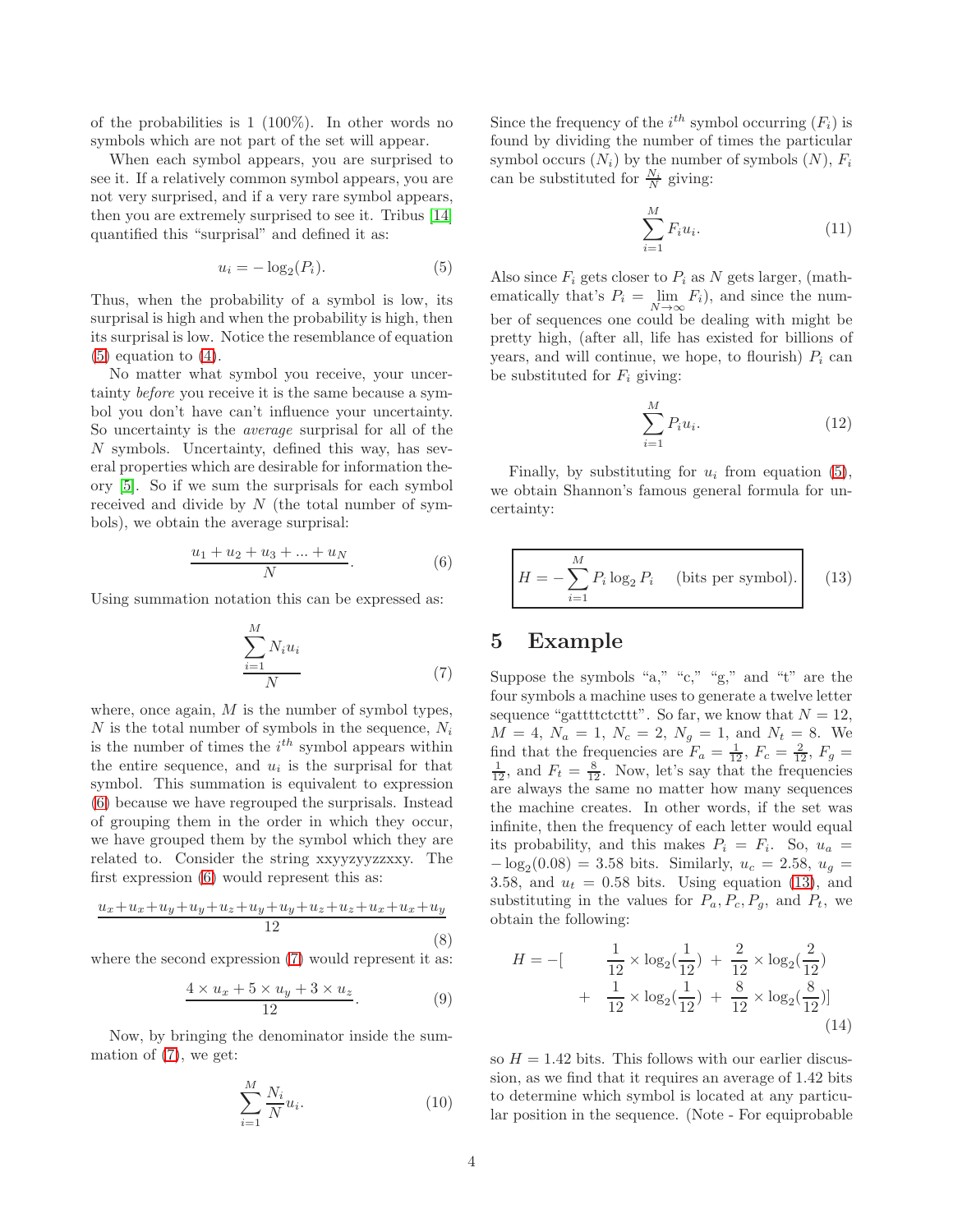choices, equation [\(2\)](#page-2-1) can be used and is much simpler, we just wanted to show you how the more general formula works. As an exercise, you can show that if all the  $P_i$  are equal, equation [\(13\)](#page-3-3) reduces to the same form as  $(2).$ 

# 6 From Uncertainty to Information

Now that we have defined uncertainty and given it a unit of measure, we shall put information in terms of uncertainty. Let us examine our boxes with the blue ball again, but for simplicity, let's say there are just eight boxes. At the start, before the ball's location is known, there is an uncertainty of 3 bits ( $log_2 8$  = 3) [equations [\(2\)](#page-2-1) and [\(13\)](#page-3-3)]. After the ball has been located, there is no uncertainty as to where the ball is. After all, you are staring right at it. Since your uncertainty has gone from 3 bits to 0 bits, you have GAINED 3 bits of information.

Now suppose we play the guessing game, but that I refuse to tell you the answer to the last yes-no question you ask. Before playing the game your uncertainty is 3 bits, but after the game is over, you still don't know which box the blue ball is in. Because you are still uncertain by 1 bit, you learned from me only  $3 - 1 =$ 2 bits. In other words, the uncertainty  $(H)$  before the input is received minus the uncertainty after it is received is the information you gained  $(R)$ :

<span id="page-4-0"></span>
$$
H_{before} - H_{after} = R.
$$
 (15)

## 7 Tying This to Sequence Logos

Understanding the concepts of information and uncertainty is crucial to understanding how a sequence logo is designed and what it shows. On a logo, the horizontal axis represents the position of the base, and the vertical axis represents the amount of information (in bits) which that position holds. So, if there is a letter "T" that is two bits tall at position 7 on a logo, this tells us that whatever the number of sequences analyzed, all, or close to all, had a "T" at that position.

The sequence logo also stacks the letters at each position in order of importance. In other words, the most common letter at a position will be placed at the top of the stack, while the least common letters will be placed at the bottom. So, the letters on top are the equivalent of the consensus sequence.

While the height of the stack is the information content at that position, the height of each letter in the stack corresponds to the frequency of the letter at that position. Take position  $+3$  of the "Lambda cI and cro" logo (Fig. [1\)](#page-1-0). Here, the predominant base is guanine, but there is a case of adenine. So, the "G" is both taller, and on top of the "A" meaning that guanine is more common than cytosine, adenine, and thymine at position +3.

Looking now at column  $-9$ , you will see the same letters there—"gattttctcttt"—as we used in the example for calculating equation [\(14\)](#page-3-4). That was the calculation of  $H_{after}$ , which is the uncertainty seen after the sites are found. Before the sites are found the protein is not in contact with the DNA and all 4 bases are possible. So the uncertainty  $H_{before}$  is 2 bits. Us-ing equation [\(15\)](#page-4-0), the information at position  $-9$  is  $2 - 1.42 = 0.58$  bits. A small-sample correction [\[8\]](#page-7-5) reduces this to the 0.38 bits high you see in Fig. [1.](#page-1-0)

This method is ideal for analysis of binding sites on both DNA and mRNA, as well as for analyzing proteins. In a consensus sequence, the base at each position is merely the most common one appearing at that location. This suggests that each base of the binding site is of equal importance. However, the more highly conserved bases are usually the most important for binding, and if a consensus was a good model, then all of the bases across the binding site would be of equal importance and their corresponding letters on the logo would be of equal heights. With the exception of certain restriction enzymes, logos almost invariably show that this is not the case, because they display varying conservation at different points in binding sites. In the sequence logo of Lambda cI and cro binding sites, the difference in importance of each position can easily be seen in the ups and downs of the logo. (It is curious that the conservation alternates between high and low values, but this is not true for other binding sites, so whether it is significant to the biology of these sites is unknown.)

Also in the logo, you will notice that there are error bars on the top of each stack of letters. These bars, which look like the letter "I", represent the error that is possible (1 standard deviation) in the value of the entire letter stack (the height of the whole stack) due to a limited sample size.

The cosine wave running above the logo represents the major and minor grooves of the DNA helix as seen from one side. The high points of the wave represent the major groove facing the protein, while the low points represent it facing away. Conversely, the low points of the wave represent the minor groove facing the protein, while the high points represent it facing away. This wave is there merely to help you visualize the grooves of the DNA and is not some sort of measurement of how much information should be at the site. However, the height of the wave on the ver-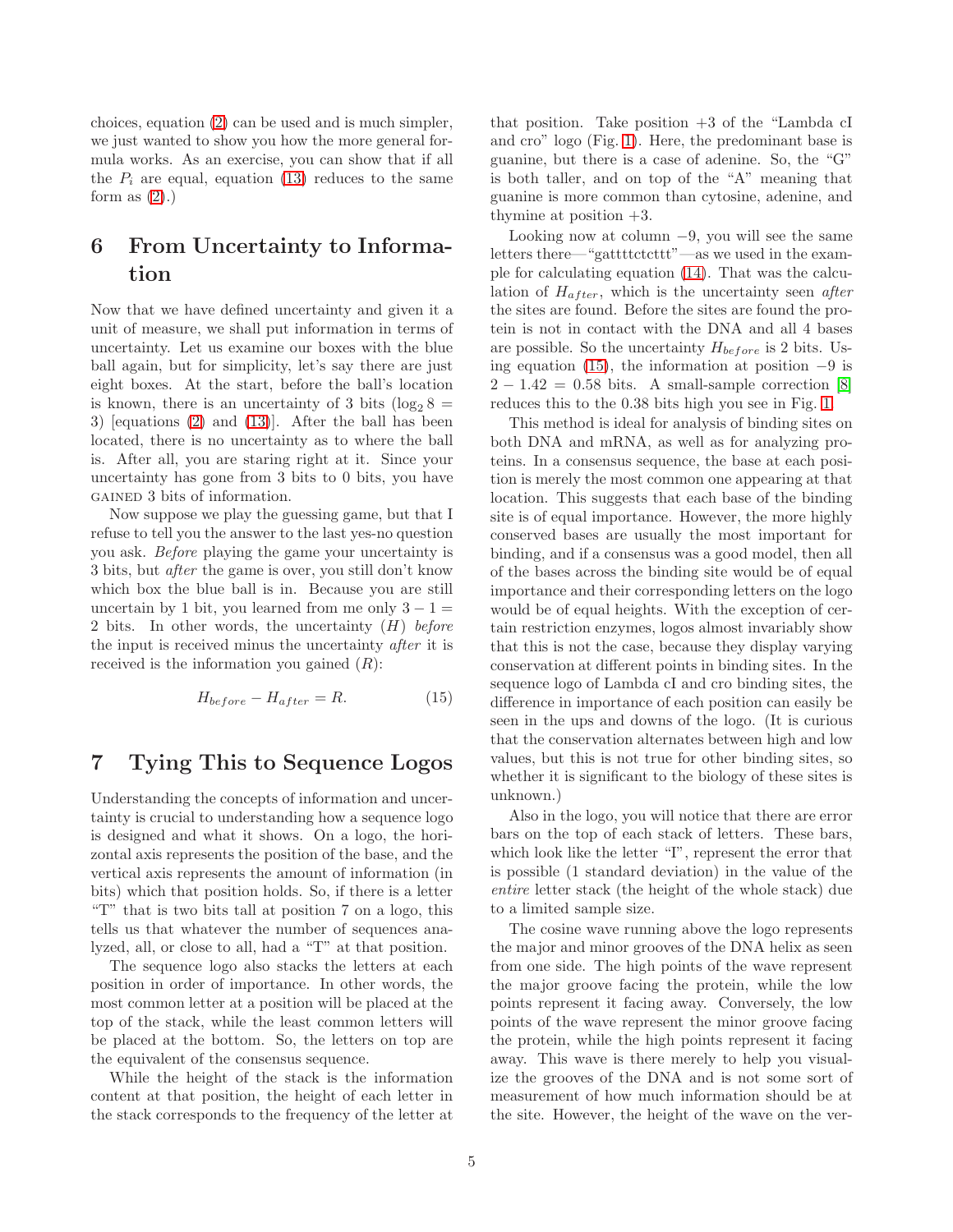

<span id="page-5-0"></span>Figure 2: Many sequence logos printed on top of each other.

There were 12 lambda cI and cro binding sites, 8 lambda O binding sites, 58 CRP binding sites, 34 ArgR binding sites, 38 LexA binding sites, 8 TrpR binding sites and 12 AraC binding sites. See [\[15\]](#page-8-2).

tical axis is significant. In B-form DNA, two bits of information can be conserved by protein contacts approaching the DNA from the major groove, but only one bit of information can be found by those in the minor groove [\[15\]](#page-8-2). The logo demonstrates this effect, since the stacks of letters are not as high where the minor groove faces the protein in the middle. An overlay diagram (Fig. [2\)](#page-5-0) shows many sequence logos printed on top of each other, and as you can see, the height of the letter stacks rarely goes above the wave. Those stacks that do, have error bars which allow for them to pass under the wave.

Now that we've cleared that up, let's take a look at what's happening in that peculiar minor groove. The reason for the depression in the middle of these logos is that if a protein is using contacts to the minor groove, it is difficult or impossible to determine base pair orientation. That is, it is possible to determine an A-T pair, or a G-C pair, but it is not possible to determine whether an A-T pair is oriented as A-T or T-A, and if a G-C pair is G-C or C-G. The structure of the bases and phosphate backbone which make up the DNA are such that the minor groove will only allow a distinction between the two possible base pairs (a one bit decision) but not their orientation. The major groove will not only allow the distinction between A-T or G-C, but also the orientation of the individual base pairs.[2](#page-5-1) You may have noticed that the cosine wave is at a height of one bit in the minor groove. This is

<span id="page-5-1"></span><sup>2</sup>For a complete description of why this is so, see reference [\[16\]](#page-8-3).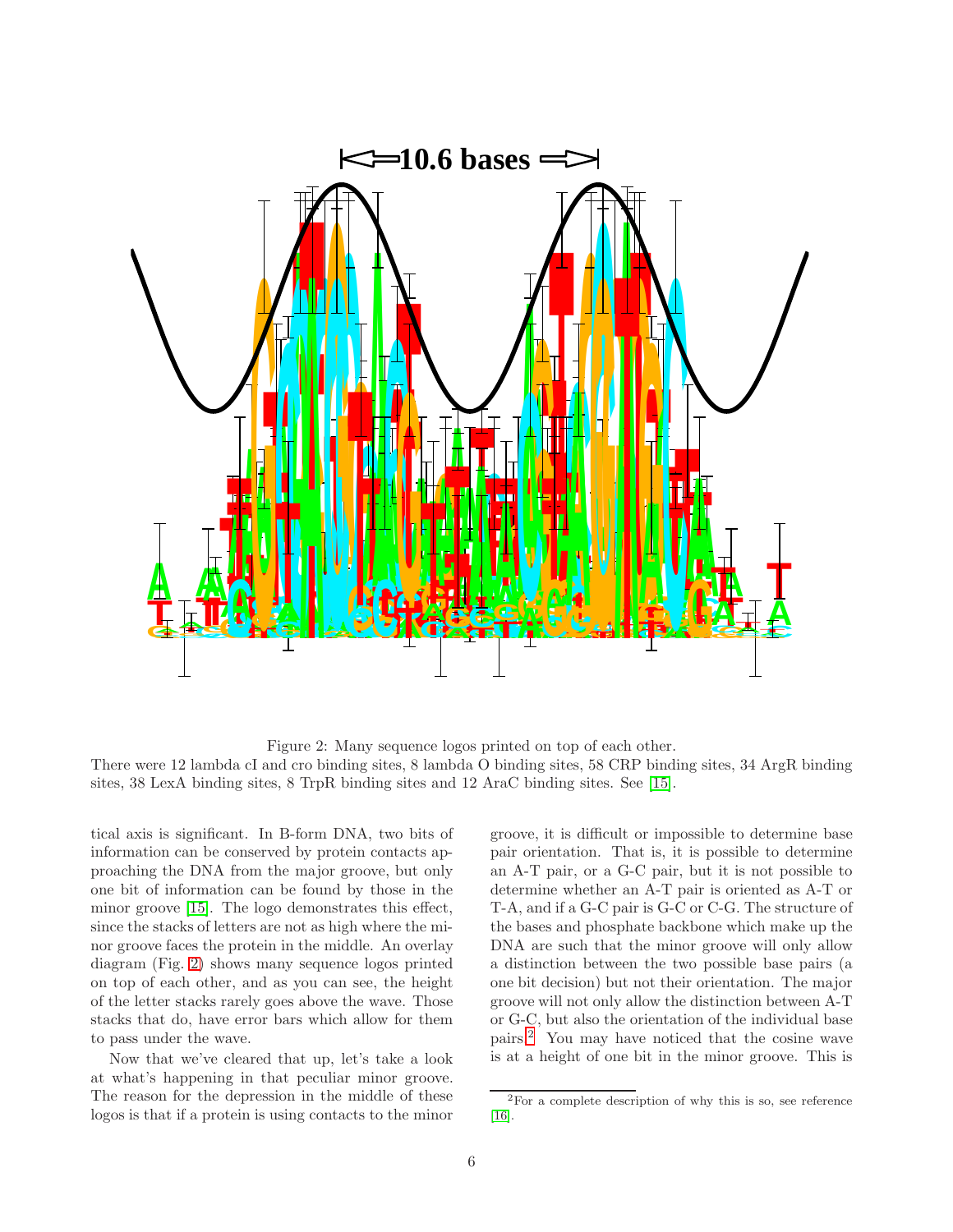

<span id="page-6-1"></span>Figure 3: Sequence logo of words in the English language.

Words from the Unix dictionary on macOS, /usr/share/dict/words (formerly /usr/dict/words), were aligned by their first letter. Vowels are darker and consonants are lighter. In color versions of this paper, vowels are red, consonants are green and the letter Y is in blue.

because, as we said earlier, only one binary question can be answered in the minor groove, so only one bit of information can be obtained there; and in the major groove, the cosine wave has a height of two bits, since two binary questions can be answered there. And now with this last loose end tied up, your sequence logo lesson is complete.

Other strings can be analyzed by this method [\[5\]](#page-7-1). For example, in the logo for an English dictionary (Fig. [3\)](#page-6-1), we can see that the first letter is predominantly a consonant (s, c or p) , the second letter is a vowel, and that the third is again a consonant. Curiously, E trails over a hump for the remainder of the words. For the text of this paper the letter usage is different (Fig. [4\)](#page-7-6). There are so many 'the's (7%) that they show up in the first three positions of the logo. The predominance of N and Y at position 11 is particularly telling: it indicates the prominent use of the words probability, uncertainty and information in this paper.

The sequence logo is a powerful tool for analyzing DNA, RNA, protein sequences and words in a language [\[1\]](#page-6-0). It goes far beyond the old consensus method. The logo method of analysis reveals the importance of each position in a sequence, along with the importance of each base occurring at each position. A logo represents the amount of information present using a standard unit of measure, which allows for comparison of different types of sites.

#### Acknowledgements

This work was sponsored by the National Cancer Institute Student Intern Program, the Frederick County Board of Education and the Frederick Cancer Research and Development Center Laboratory of Mathematical Biology. Computational facilities were furnished by the Biomedical Supercomputing Center. Proofreading and friendly conversation were provided by Denise Rubens, R. Michael Stephens, Paul N. Hengen, and Mort Schultz.

#### Appendix: Obtaining Delila Files

Delila programs (the ones which create sequence logos) are available from <https://alum.mit.edu/www/toms> under 'Tools'. For additional assistance contact Tom Schneider (toms@alum.mit.edu). If you do obtain any programs, please contact us with comments, so we may improve the archive for you.

This paper was originally published in [\[17\]](#page-8-4). Note: this version of the paper was revised to add and update links.

## <span id="page-6-0"></span>References

[1] T. D. Schneider and R. M. Stephens. Sequence logos: A new way to display consensus sequences. Nucleic Acids Res., 18:6097-6100, 1990. [https://doi.org/10.1093/nar/18.20.6097,](https://doi.org/10.1093/nar/18.20.6097) [https://alum.mit.edu/www/toms/papers/logopaper/.](https://alum.mit.edu/www/toms/papers/logopaper/)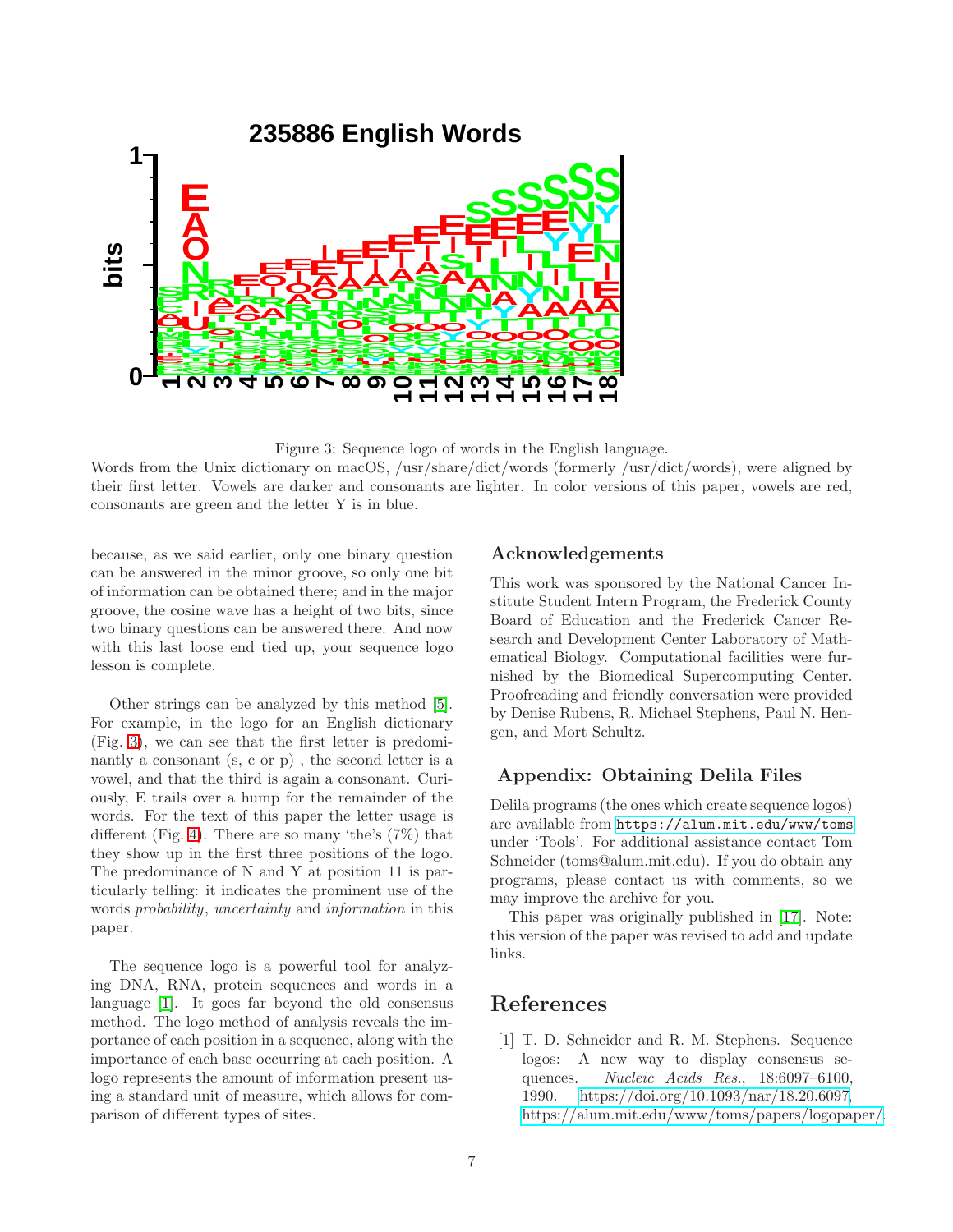

<span id="page-7-6"></span>Figure 4: Sequence logo of words in this paper.

Words were aligned by their first letter. In color versions of this paper, vowels are red, consonants are green and the letter Y is in blue.

- <span id="page-7-3"></span>[2] M. Ptashne, K. Backman, M. Z. Humayun, A. Jeffrey, R. Maurer, B. Meyer, and R. T. Sauer. Autoregulation and function of a repressor in bacteriophage lambda. Science, 194:156–161, 1976. [https://doi.org/10.1126/science.959843.](https://doi.org/10.1126/science.959843)
- <span id="page-7-4"></span>[3] M. Ptashne, A. Jeffrey, A. D. Johnson, R. Maurer, B. J. Meyer, C. O. Pabo, T. M. Roberts, and R. T. Sauer. How the  $\lambda$  repressor and cro work. Cell, 19:1–11, 1980. [https://doi.org/10.1016/0092-8674\(80\)90383-9.](https://doi.org/10.1016/0092-8674(80)90383-9)
- <span id="page-7-0"></span>[4] A. H. Soukhanov and K. Ellis, editors. Webster's II New Riverside University Dictionary. Houghton Mifflin Co., Boston, MA, 1984.
- <span id="page-7-1"></span>[5] C. E. Shannon. A Mathematical Theory of Communication. Bell System Tech. J., 27:379–423, 623–656, 1948. <https://doi.org/10.1002/j.1538-7305.1948.tb01338.x> [https://doi.org/10.1002/j.1538-7305.1948.tb00917.x.](https://doi.org/10.1002/j.1538-7305.1948.tb00917.x)
- [6] C. E. Shannon and W. Weaver. The Mathematical Theory of Communication. University of Illinois Press, Urbana, 1949. [https://books.google.com/books?id=qQHFoQEACAAJ.](https://books.google.com/books?id=qQHFoQEACAAJ)
- <span id="page-7-2"></span>[7] J. R. Pierce. An Introduction to Information Theory: Symbols, Signals and Noise. Dover Publications, Inc., NY, 2nd edition, 1980. [http://store.doverpublications.com/0486240614.html,](http://store.doverpublications.com/0486240614.html) [https://www.amazon.com/gp/product/0486240614/,](https://www.amazon.com/gp/product/0486240614/) [https://archive.org/details/symbolssignalsan002575mbp.](https://archive.org/details/symbolssignalsan002575mbp)
- <span id="page-7-5"></span>[8] T. D. Schneider, G. D. Stormo, L. Gold, and A. Ehrenfeucht. Information content of binding sites on nucleotide sequences. *J. Mol. Biol.*, 188:415-431, 1986. [https://doi.org/10.1016/0022-2836\(86\)90165-8,](https://doi.org/10.1016/0022-2836(86)90165-8) [https://alum.mit.edu/www/toms/papers/schneider1986/.](https://alum.mit.edu/www/toms/papers/schneider1986/)
- [9] T. D. Schneider. Information and entropy of patterns in genetic switches. In G. J. Erickson